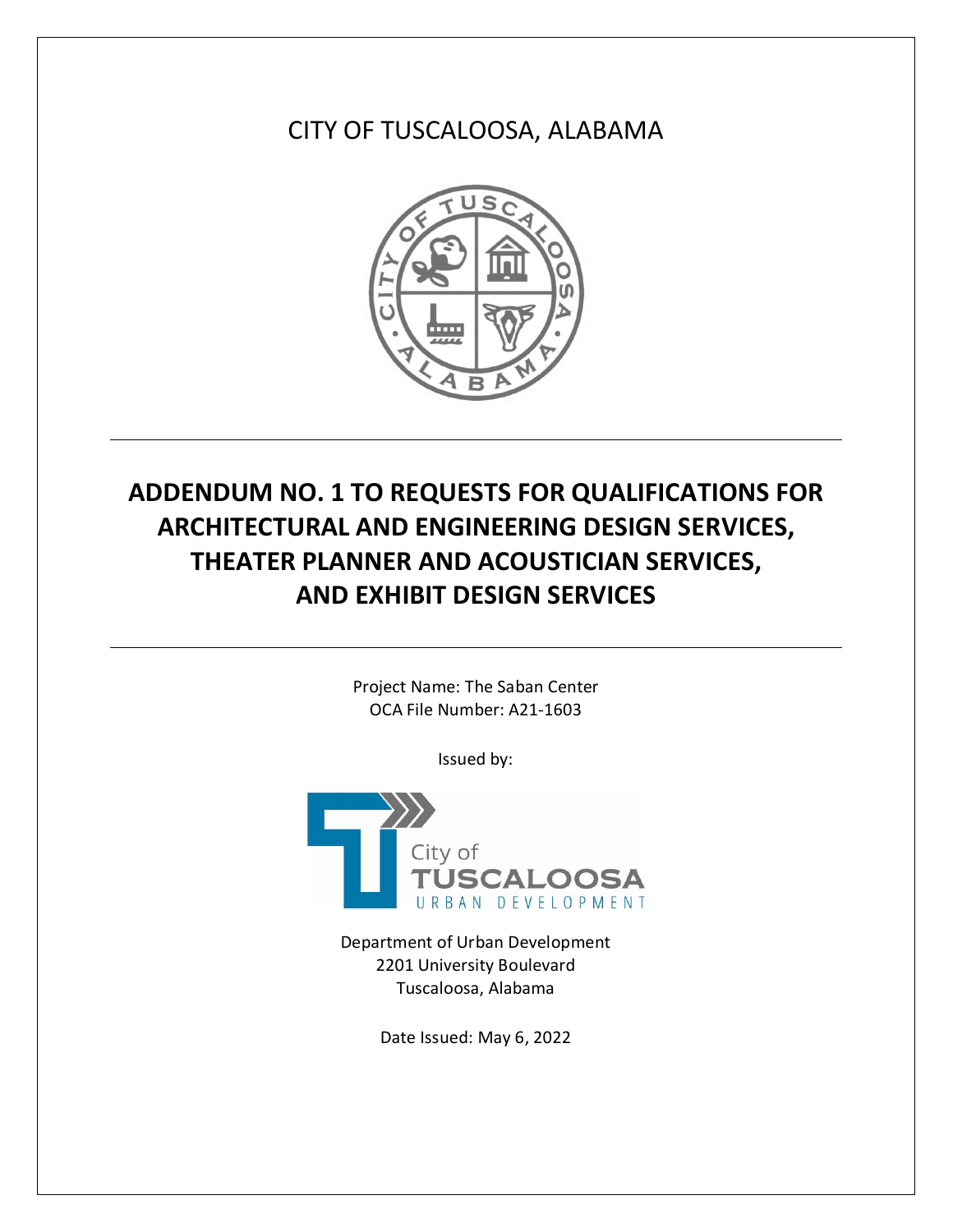The City of Tuscaloosa issued RFQs for design phase services for the Saban Center Project on April 22, 2022. Since that time, the City has received several questions from firms interested in responding to one or more of the RFQs. Specifically, the City has received questions about the RFQs for Architectural and Engineering Design Phase Services, Theater Planner and Acoustician Services, and Exhibit Design Services. The City's project team has been working to respond to these questions as they have been received. The City is issuing this addendum to document all of the questions it has received and answered since the RFQs were issued. The City may publish additional addenda prior to the response due date if the City responds to additional questions regarding the RFQs.

#### **Responses to Questions Regarding the RFQ for Architectural and Engineering Design Services:**

1) Item 3.4, Licensing and Professional Standing, indicates that ALL staff assigned to perform services for the project be licensed in Alabama. Could that requirement be satisfied by just the Principalin-Charge for the A/E team, rather than EVERY architect on the project?

**ANSWER: The City does not require that every architect who does work on the project be licensed in Alabama. To the extent that any person will be providing professional services for the project, and that person would be required by law to have an Alabama license to provide those services, then that person would be required to have an Alabama license.**

# **Responses to Questions Regarding the RFQ for Theater Planner and Acoustician Services:**

1) The RFQ requests qualifications for a firm to provide theater planning and acoustician services. *Section 2.2 Services and Scope of Work* indicates that respondent teams should be prepared to separate theater planning and acoustic services.

My question is: may a firm respond as a theater planner only or is the project only seeking a firm that can provide both services?

# **ANSWER: It is our preference to combine Theatre Planning & Acoustics within one firm. We will also consider an exclusive joint submission between a separate theatre planning and acoustic firm considering the two firms past work history.**

2) Re: Item #7 in the Services and Scope of Work: *Assist TCT with long-term financial sustainability*

This is not a service we typically provide on a project such as this or for that matter any of our projects. To provide this service, we'd need to bring in a sub-consultant. Please confirm this is a required service for the purposes of the RFQ.

## **ANSWER: Yes, it is a requirement.**

3) Will Architectural Lighting Design services be required for this project? If so, would those be included in our scope of work, as is often the case, or as part of another RFQ?

**ANSWER: Additional detail on scope of services will be discussed during the interview process (if needed) or during scope and fee negotiations with the successful respondent.**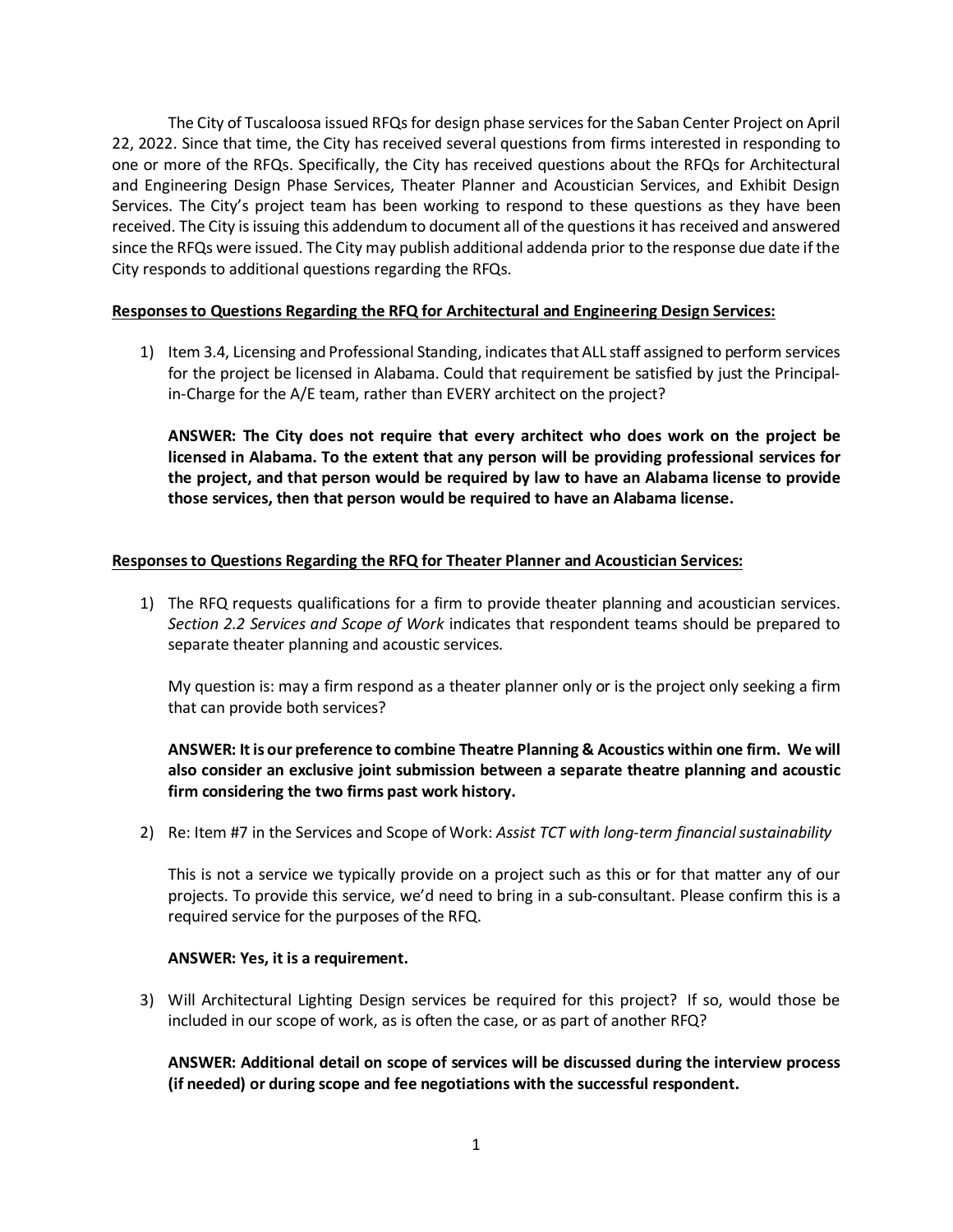4) Several references are made to licensing, certifications, and professional standing. Because all our work becomes part of the contract documents reviewed and stamped by the architect of record, theater consultants and acousticians are not licensed by any public entity. We would typically indicate 'Not Applicable' in the Part 5 Pass/Fail Criteria -Licensing and Professional Standing line item. We can state in our proposal the key staff in all disciplines are members in good standing of the appropriate professional associations. Will anything further be required for this specific RFQ?

**ANSWER: No. The City will require all persons and firms providing services to the project to comply with all licensing requirements, to the extent the person or firm's work is subject to such licensing requirements. It is the consultant's responsibility to know their licensing requirements and comply with those licensing requirements.**

5) We understand that no fee proposal is required for this RFQ, and that fee negotiations will be conducted with the favored firm. Please confirm that this is a correct understanding.

## **ANSWER: Your understanding is correct. This is a qualifications-based and experience-based RFQ procurement.**

6) Are the current masterplan and space program available to share?

## **ANSWER: These documents are still in progress.**

7) What is the construction budget for the project?

## **ANSWER: The budget is still in progress.**

8) Is a fee proposal required as part of the response?

## **ANSWER: We are only requesting qualifications at this time.**

9) If so, does it need to be a separate submission?

## **ANSWER: We are only requesting qualifications at this time.**

10) Will the contract and insurance requirements required for the A/E apply to specialty consultants?

## **ANSWER: Subconsultant insurance requirements will be finalized once an A/E firm has been selected.**

11) Please kindly clarify the intent of contract negotiation with the City if the contract will be with the selected A/E.

**ANSWER: The City will select the subconsultant, and the subconsultant will be contracted to the A/E.**

12) The scope of work includes assisting TCT with their long-term financial sustainability. Please kindly confirm that this scope is to be performed by the theatre planner and acoustician team.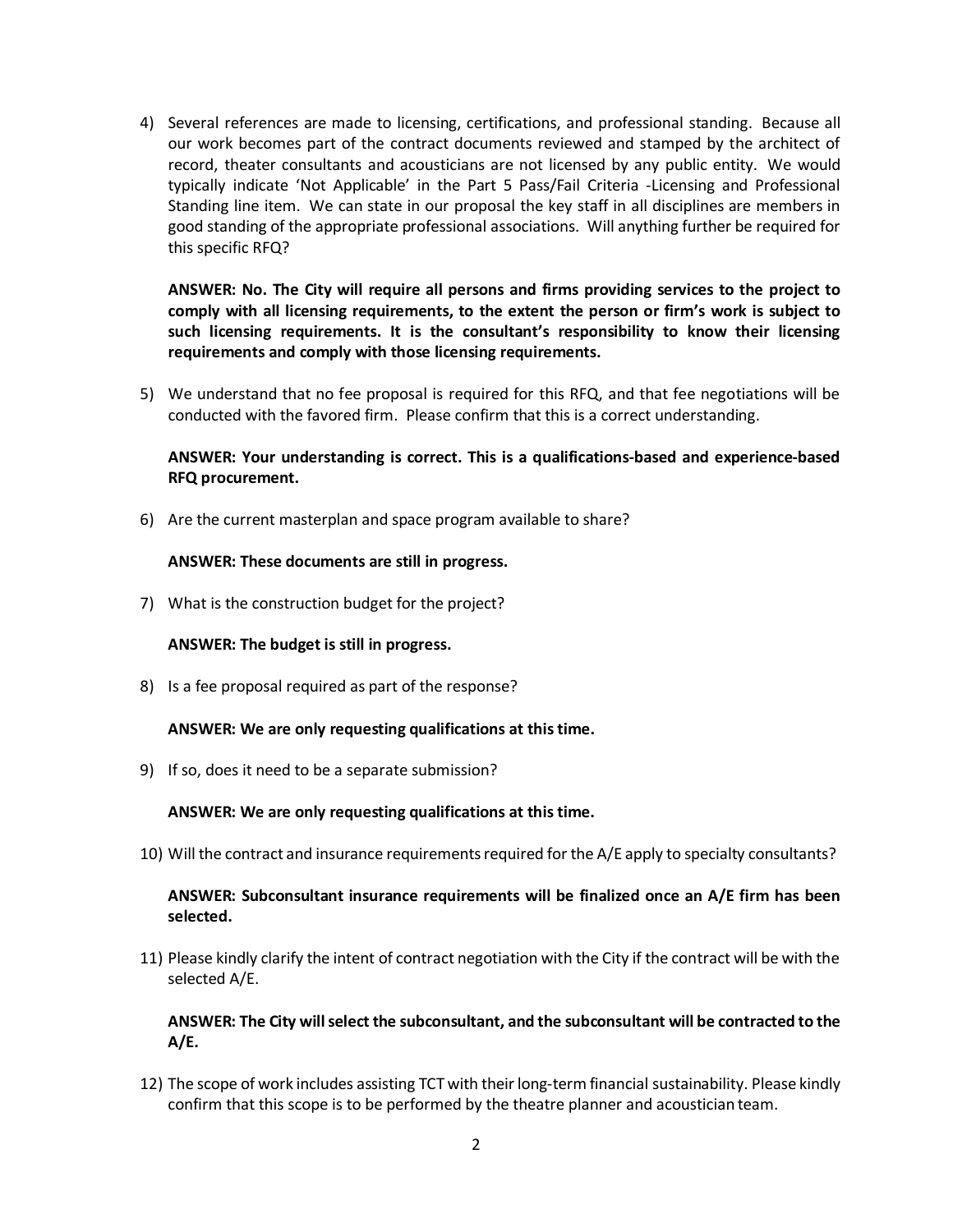#### **ANSWER: Please exclude it from your proposal if your firm cannot provide this service.**

13) The first is in section 2.2 where it says "The preferred Theatre Consultant and Acoustician will have experience in and knowledge of the local market." [Our firm], like many of our competitors, has worked across the country. Our expertise is in performing arts theatres, and our knowledge is rooted in broadly understood industry practices, not in the particular practices that may exist in a given city or theatre (although those certainly can be accommodated, and have been with many other projects). This seems to be an effort to discourage firms from outside of the Tuskaloosa area.

# **ANSWER: We strongly encourage firms outside the Tuscaloosa area to submit proposals for Theater Planner and Acoustician and prefer that Theatre Planner and Acoustician have local knowledge in Tuscaloosa.**

14) The second is Section 7 under Services, which expects the theatre consultant to assist with long term financial stability. While we have assisted our clients in determining appropriate staffing including job descriptions, job experience, and training/education requirements, few if any theatre consulting firms are involved in financial planning. That is usually the expertise of firms describing themselves as arts consultants, arts management consultants, etc. This requirement may rule out all respondents.

#### **ANSWER: Please exclude it from your proposal if your firm cannot provide this service.**

15) The third is the issue of licensing discussed in Part 3. Theatre consulting, acoustic consulting, and audio/video consulting, like many other architectural consulting specialties, are not licensed professions. Where our work must be stamped by a licensed professional it is typically the architect or electrical engineer (depending on the exact item in question) who takes that responsibility. Again, this requirement may rule out all respondents.

**ANSWER: The City will require all persons and firms providing services to the project to comply with all licensing requirements to the extent the person or firm's work is subject to such licensing requirements. It is the consultant's responsibility to know their licensing requirements and comply with those licensing requirements.**

16) Can we be on multiple teams? For example, can we lead a team with "Theatre Consultant A" and also team with "Theatre Consultant B" who would lead the team and use our firm to provide acoustics consulting?

#### **ANSWER: Yes**

Can we submit just for acoustics?

#### **ANSWER: The RFQ is for both Theatre Consultant and Acoustician.**

Can we also be on other teams with other theatre consultants and/or arts management consultants?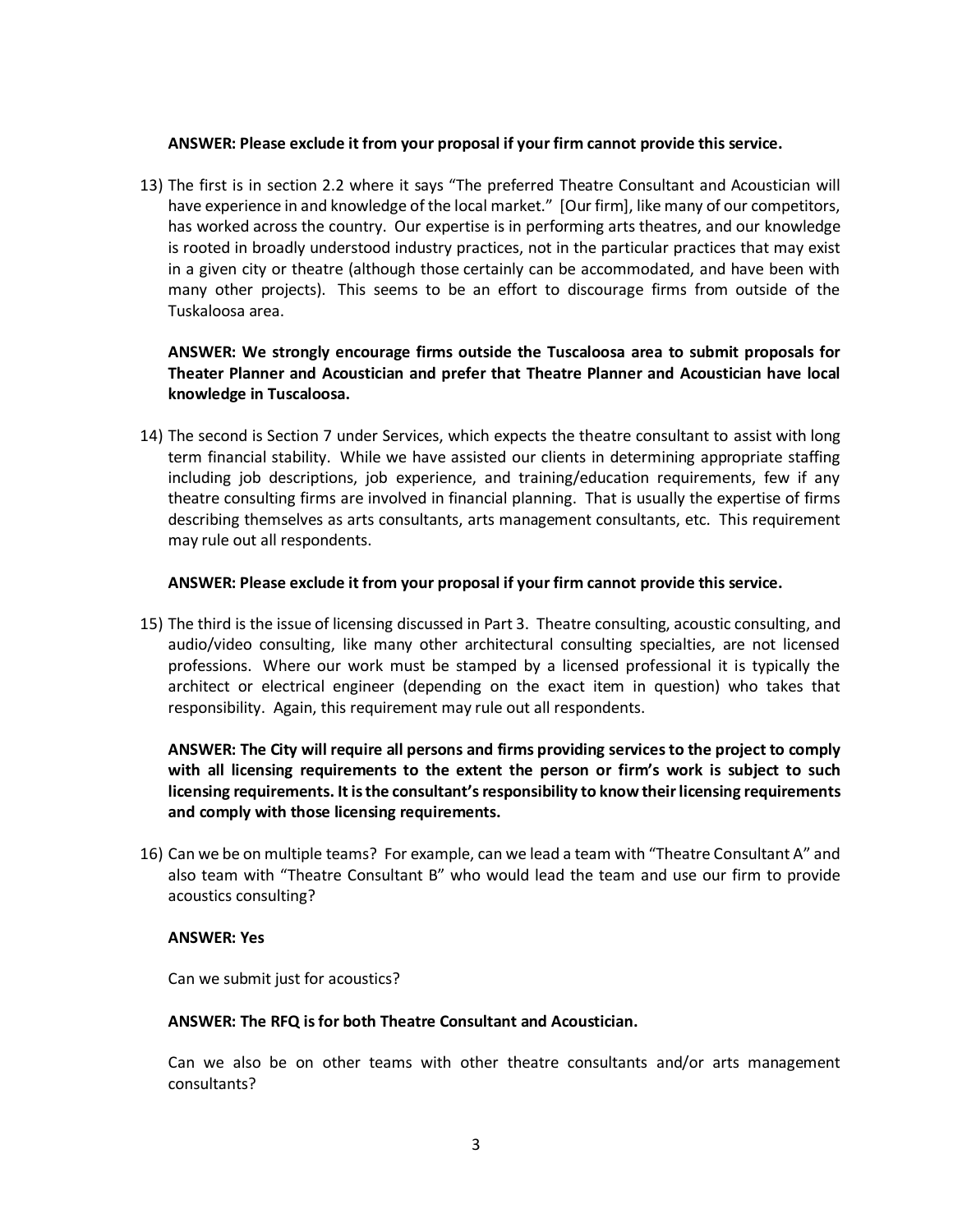#### **ANSWER: Yes.**

#### 17) Section 2.2 of the RFQ says:

Teams should be prepared to provide the audiovisual scope with fee break-out between 1. Performance and support spaces 2. Building-wide AV (excluding exhibit, performance, and support spaces), and 3. Exhibit area audiovisual services. Teams should also be prepared to separate Theatre Planning and Acoustical services. Is a fee, with the appropriate break-outs, to be discussed with the selected firm or should a fee be included in our response?

## **ANSWER: Our selection will be qualifications based only at this stage, but please be prepared to provide audiovisual scope break-outs.**

18) Assist TCT with long-term financial sustainability: Is the theatre and acoustics consultant responsible for providing operational and financial modeling consulting, or just assisting and advising a separately-appointed operations and management consultant?

## **ANSWER: The theatre and acoustics consultant is responsible for providing operational and financial modeling consulting.**

19) The RFQ mentions a masterplanning effort that was begun by the city in 2020. Are any documents from that masterplan available for respondents to review?

#### **ANSWER: Not at this time.**

20) Is there any guidance as to what type of performance facilities the Saban Center will contain? Size (seat count), or particular types of performance and events the center will host would be helpful in determining appropriate qualifications materials.

# **ANSWER: Project-specific information of this nature will be discussed during the interview process (if needed) or during scope and fee negotiations with the successful respondent.**

21) Is a fee proposal required as part of the submission?

**ANSWER: No. This is a qualifications/experience-based RFQ procurement, fee negotiations will be conducted with the winning firm or team.**

22) Is there a full masterplan available to be shared with the proponents?

#### **ANSWER: These documents are still in progress.**

23) Is there a list of anticipated Saban Center spaces and their sizes available to be shared with the proponents?

#### **ANSWER: These documents are still in progress.**

24) Has an architect been selected? Is it possible for that information to be shared with the proponents?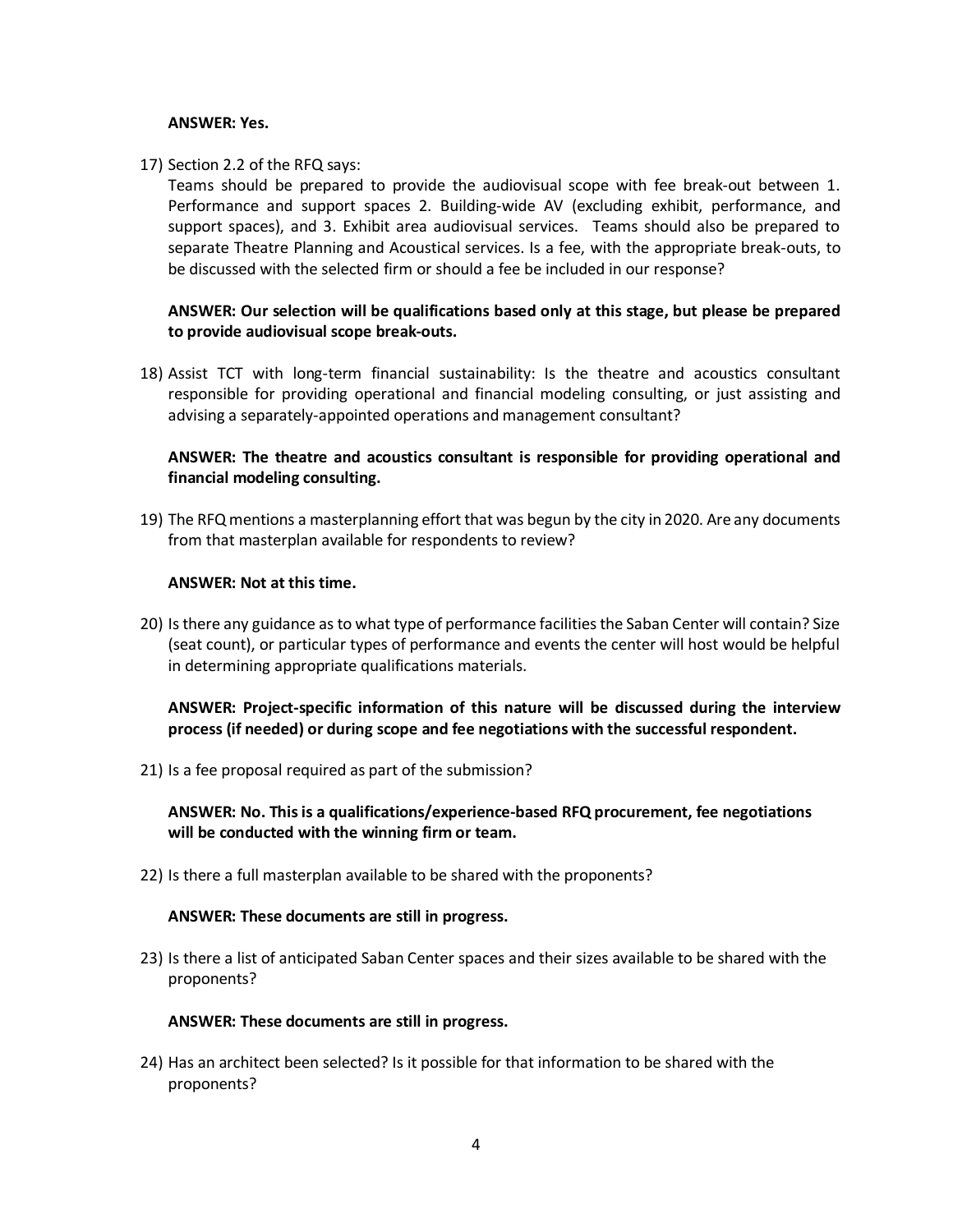## **ANSWER: The RFQ for A/E Services is currently in progress, and we expect to select at the same time as the Theatre Planner/Acoustician.**

25) Regarding 2.2.6.v and 2.2.6.d in the Scope of Services, owner/operator training is generally provided by the contractor. Is this a service you anticipate the selected Consultant Team to coordinate for the Saban Center?

# **ANSWER: We are unable to locate reference 2.2.6.v but the intention for 2.2.6.d is to ensure that the Owner staff has the necessary training to operate the equipment.**

26) Regarding 2.2.7.a in the Scope of Services, is a broader needs assessment beyond the museum and Children's Theater required? (i.e. Does the project require a broader potential user survey?) What kind of market research is anticipated? (i.e. competitive venues, audience attendance, etc.) Is a community engagement component required?

# **ANSWER: 2.2.7 Refers only to TCT (Tuscaloosa Children's Theater) 2.2.7a is for an assessment of need and financial sustainable admission fees for TCT.**

27) Regarding 2.2.7.b in the Scope of Services, is there a Fundraising Consultant attached to the project with whom the selected Consultant Team will be coordinating?

## ANSWER: **Yes**

28) Regarding 2.2.7.d in the Scope of Services, is there an Economic Impact Research Consultant attached to the project with whom the Consultant Team will be coordinating? Our team can provide leadership and coordination with any fundraising feasibility consultant and economic impact sub.

## **ANSWER: Please exclude it from your proposal if your firm can not provide this service.**

29) Regarding 3.6 Background Information, we are not Owner's Representatives but we are vastly familiar with working with Owner's Representatives to make sure the priorities of the Owner are understood and the Owner's needs are met. Is it this type of experience for which the RFQ is asking?

**ANSWER: Please replace "Owner's Representative" with "Theatre Planner and Acoustician". The first sentence should read "The background information should describe in general the Respondent's history and its experience in major construction projects, specifically including relevant experience in acting as a Theatre Planner and Acoustician on major public projects and cultural event centers."**

## **Responses to Questions Regarding the RFQ for Exhibit Design Services**

1) Whether companies from Outside USA can apply for this? (Like, from India or Canada)

## **ANSWER: Yes, if licensed to work in the US and Alabama.**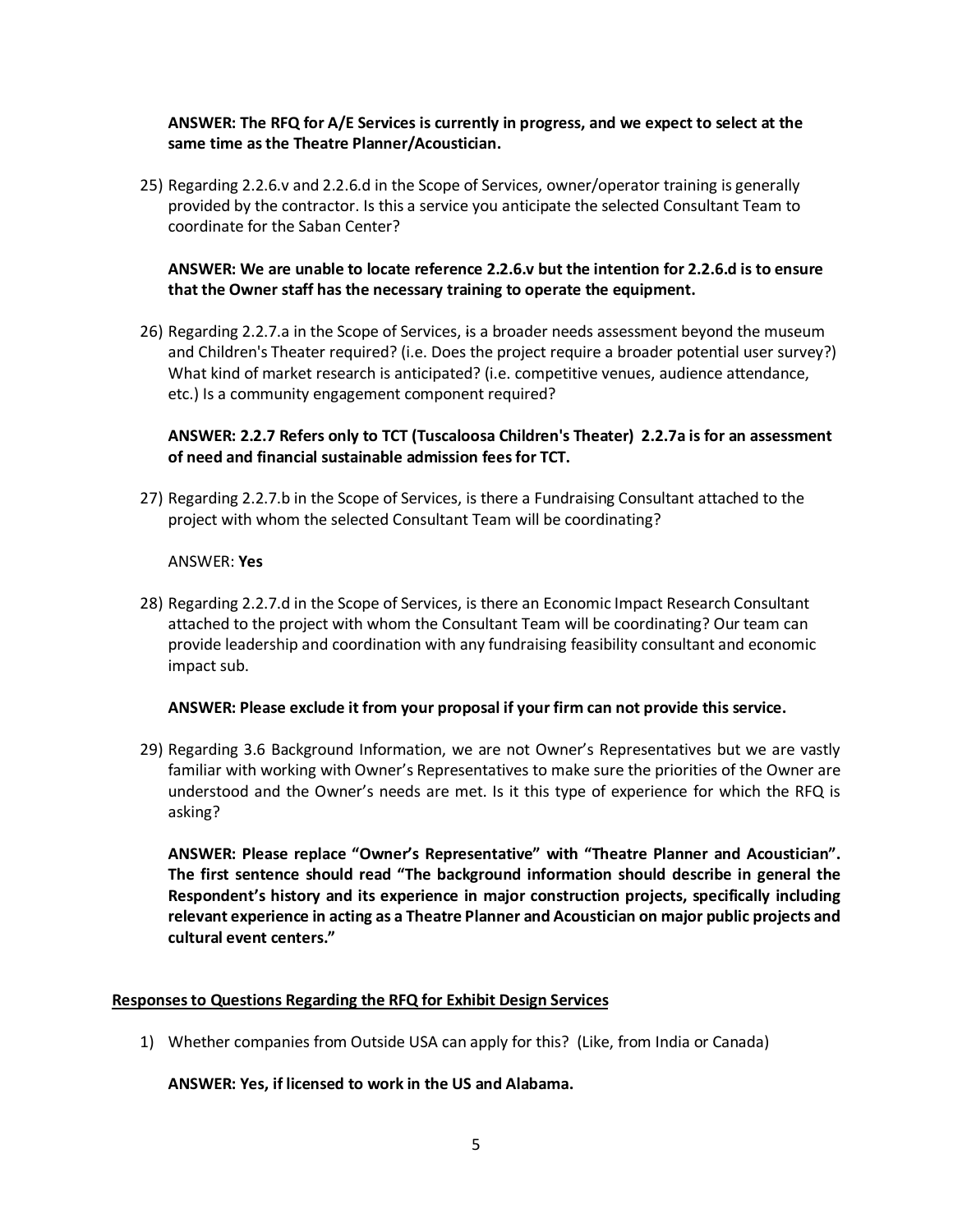2) Whether we need to come over there for meetings?

#### **ANSWER: Yes**

3) Can we perform the tasks (related to RFP) outside USA? (Like, from India or Canada)

#### **ANSWER: Yes, but site visits are required.**

4) Can we submit the proposals via email?

#### **ANSWER: Yes**

5) We were very excited to see the solicitation for the Saban Center's exhibit design services. We are planning to submit our qualifications, but respectfully request an extension to the due date. The American Alliance of Museums conference – the premiere conference of the exhibit design industry – is being held in Boston from May 18 through Sunday May 22. They're anticipating an attendance of nearly 4,000. Essentially, every potential firm who wants to submit qualifications for your project will be unavailable to work on it the week prior to when it's due. Is there any possibility of issuing an addendum and extending the due date to the end of that week, to Friday May 27?

#### **ANSWER: Due date will not be extended at this time.**

6) For the Exhibit Design RFQ, could you please clarify the licensing required in Item 3.4, as typically, this discipline is not licensed and regulated like other professional services?

**ANSWER: To the extent that any person will be providing professional services for the project, and that person would be required by law to have an Alabama license to provide those services, then that person would be required to have an Alabama license.**

7) What is the estimated budget for the Saban Center project?

**ANSWER: The City Council has not yet approved a final budget for the project.**

8) Are the Master Plan documents started in Spring 2020 available to applicants?

**ANSWER: The Master Plan documents have not yet been made public, and are not available at this time.**

9) Will the City consider applications from multi-disciplinary firms like ours for more than one of the RFQs?

**ANSWER: The City will consider responses from all respondents, including respondents who respond for more than one of the RFQs.**

10) Page 1 of the RFQ states that there's a separate procurement process ongoing for the Architectural and Engineering Design Firm. What architectural firm did the design and renderings on the project website?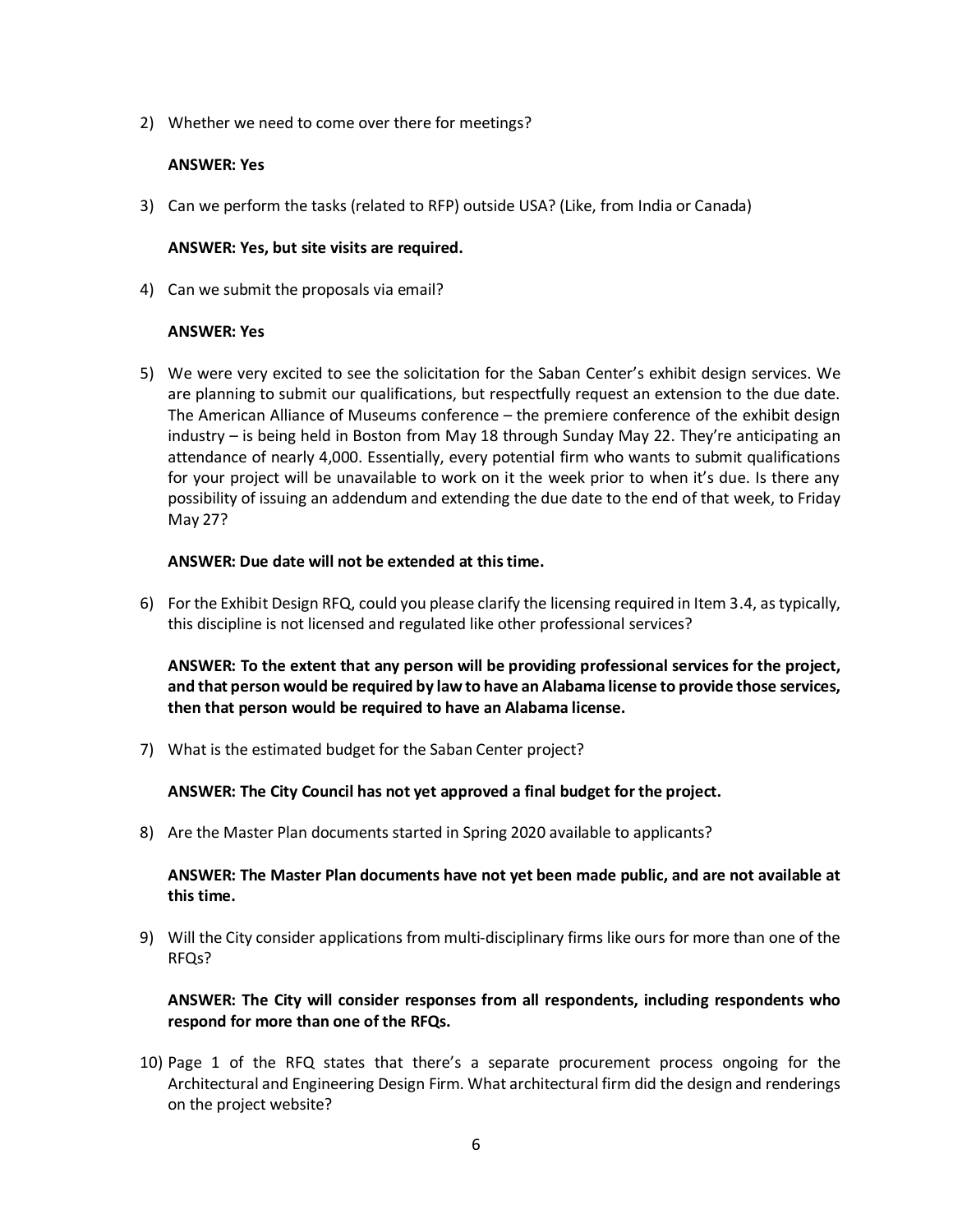#### **ANSWER: Ellis Architects**

11) Is the focus of the exhibits to be on children: children's play areas, hands-on experiences, kidfriend immersive elements, etc.?

# **ANSWER: Yes, the exhibit focus is to be on STEAM programs to educate people of all ages in an interactive and fun learning environment.**

12) Related to the previous question, the bottom of page 3 references involvement by curators and others to develop themes and stories. What are some of the general stories that are anticipated for the Saban Center? Are there history exhibits, etc? Or is this a children's museum type of place?

# **ANSWER: Themes include life, physical and environmental science to cover topics such as health, engineering, space, energy, weather.**

13) If we include an exhibit fabricator on our team to provide cost estimating services only, is that fabricator precluded from bidding on the eventual exhibit fabrication and installation?

#### **ANSWER: Paid consultants are precluded from bidding on the construction/fabrication work.**

14) Item 3.4, Licensing and Professional Standing, suggests that there are requirements for legal authorization to do business in Alabama, and that there are certain licensing requirements for this project. Please clarify what type of legal authorization is required for exhibit design service providers to do business in Alabama. Additionally, unliked architecture and engineering, there are no national, state, or association license or certification requirements for performing exhibit design services. What licensing requirements are necessary for firms or individuals to perform exhibit design services in Alabama?

# **ANSWER: The City will require all persons and firms providing services to the project to comply with all licensing requirements, to the extent the person or firm's work is subject to such licensing requirements. It is the consultant's responsibility to know their licensing requirements and comply with those licensing requirements.**

15) Item 3.7 suggests that firm experience should include theater, performing arts, or event center projects. Is that a leftover from the Architecture and Engineering RFQ? Because this RFQ is for exhibit design services, firm experience will focus primarily around museums and cultural visitor experiences. Is that acceptable?

#### **ANSWER: Yes.**

16) In 4.2 (page 11), it states that addendums "will be sent to all recipients of the RFQ." That implies that the City knows who received the RFQ. Was the RFQ sent, by the city, to a select group of exhibit design firms in addition to being posted publicly? How many firms received the RFQ?

**ANSWER: The purpose of that section is to inform the respondent that responses will not be limited to the respondent asking the question but will be provided to all interested respondents**